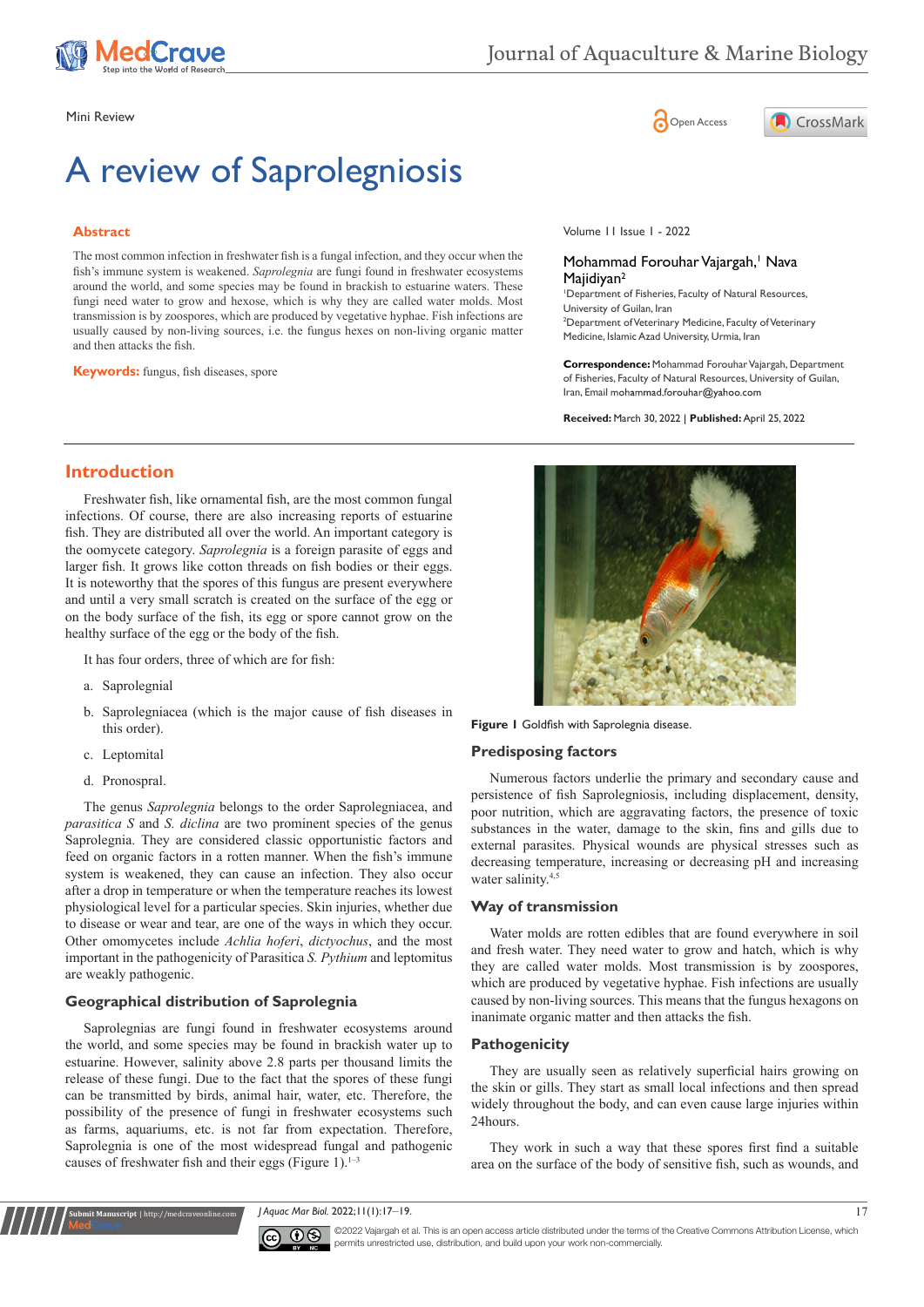then germinate and produce vegetative hyphae. Mycelium begins to grow in the damaged tissue and covers it. They then develop into surrounding healthy tissues. The fungus destroys the surrounding tissue through enzymatic digestion, paving the way for it to invade dying or dead cells. It then sends filaments into the surrounding water, which show the same cotton-shaped mass that, if damaged, could kill the gills.

The color of these is usually seen in white, but if it wants to be algae and mud in the middle of these strings, they are seen in red or brown or even green.<sup>6</sup>

If we separate the infected fish from the water, the strands lie on top of each other and form a glistening or carpet-like mass on the surface of the body. It is rare for these lesions to penetrate the superficial layers and penetrate. But they can also cause electrolyte loss, osmotic and ionic imbalance, and serum proteins that cause death. The higher the surface area of the affected skin, the greater the loss. In the acute case, the fish may die within a few days or take several weeks to heal.

Oomycetes are also important pathogens in fish eggs. Infection usually begins with unfertilized and dead eggs that act as a culture medium for them. They form mycelial filaments that surround healthy eggs and prevent oxygen from reaching healthy eggs. Rarely, it also affects the gastrointestinal tract of young infants.

#### **Symptoms of Saprolegniosis**

The growth of white or gray-brown cotton wool on the skin or gills and fins or on fish eggs can warn us of this disease. When a blow is inflicted on the body of the fish, it is possible for the fungus to grow in the bruised area.

In the early stages of the disease there are no signs of infection. The disease is characterized when fungi penetrate the skin of fish. Factors such as Flavio bacterium in the gills can be distinguished under a microscope. Wide, wall less fungal filaments with a width of 7 to 30μm can be seen under a microscope. At the same time, tissue observations can be used. This can be done by staining hematoxylin and eosin. In this case, the lesions have a limited amount of inflammation (they are more superficial) and do not extend beyond the muscle layers.

Diagnosis should be made on live fish, as dead fish are suitable for fungal growth and may cause errors. Secondarily, they can attack wounds caused by other pathogens. So when you see these fungi, you should look for the initiator of the disease. Infected fish, if kept in improper condition, the wounds on the body may be surrounded by a capsule-like cover, and the fish may survive for a long time.

Sick fish behave abnormally and are restless, as well as rubbing their bodies against existing objects. As the fungus continues to grow, unhealthy muscles rot or rot, and fish lose their appetite, swim slowly, and eventually die.

#### **Fungus identification**

Identification to the extent of the species should be aided by the genitals. But in terms of category or order, Zoosporangium is sufficient.

## **Prediction of the disease**

Those who are affected by major areas of the body are usually lost. Sometimes it is necessary to use antibiotics to prevent secondary bacterial infections.

#### **Treatment**

Treatment is mostly difficult. In the case of edible fish that are consumed by humans, with the exception of salt, the rest have limited effectiveness. But for other fish, malachite green is more effective. An important point in controlling this disease is that 0.3% of salt in prolonged immersion can help prevent growth. It even reduces the osmotic stress that occurs in skin lesions. But long-term immersion in farmed fish is not practical. But in cold water pools, rock salt is used to rub the fish that itches on the surface of the body. However, salt immersion can be used when transferring baby fish. In this case, in addition to eliminating the mold of saprolegnia, it reduces the bacterial population and is also appetizing.<sup>7–9</sup>

## **Other mentioned methods of treatment**

To treat it in fish, the infected area can be stained with a 5% solution of blue methyl and stained with an ear cleaner. Then all the aquarium water should be disinfected with one gram of potassium dichromate per 35 liters of water. After completing the treatment within a week, the entire aquarium water should be changed.

- a. Use of methylene blower for 5 days
- b. Keep the tank dark
- c. Temperature rise 29 degrees

Separation of infected and healthy eggs

#### **Control and prevention**

- a. Disinfection of pools with lime
- b. Prevent waste from factors such as catching fish, transportation and storage
- c. Select healthy breeders and soak them in 1% malachite green solution
- d. To increase the amount of fertilizer to prevent the eggs from getting Saprolegniosis. Choose suitable days for artificial spawning and hatch the eggs under a shower in your workshop.

Disinfection of viscous eggs by immersing them in 7 ppm malachite green solution for 10 to 15 minutes for 2 consecutive days. Then spray 10 to 15 kg of malachite green solution 10 to 100 ppm on the hatching shelf until the eggs hatch, morning and evening. Apply malachite green solution every 6 to 8 hours in a circular incubation tank so that the green water color is light. Continue this process until the eggs hatch. This method reduces the fungal infection and improves the hatching ability of the eggs. Immerse the eggshell in 3 to 5% formalin for 2 to 3 minutes or in 1 to 3% saline solution for 20 minutes.

## **Acknowledgments**

None.

## **Conflicts of interest**

The authors declare there are no conflicts of interest.

#### **Funding**

None.

# **References**

- 1. [Vajargah MF, Yalsuyi AM, Hedayati A. Effects of dietary Kemin multi](https://jifro.ir/browse.php?a_id=3495&sid=1&slc_lang=en)[enzyme on survival rate of common carp \(](https://jifro.ir/browse.php?a_id=3495&sid=1&slc_lang=en)*Cyprinus carpio*) exposed to abamectin. *[Iranian Journal of Fisheries Sciences](https://jifro.ir/browse.php?a_id=3495&sid=1&slc_lang=en)*. 2018;17(3):564–572.
- 2. [Montajami S, Hajiahmadyan M, Forouhar Vajargah M, et al. Effect of](https://www.idosi.org/gv/GV9(3)12/19.pdf)  symbiotic (*Biomin imbo*[\) on growth performance and survival rate of](https://www.idosi.org/gv/GV9(3)12/19.pdf)  Texas cichlid (*[Herichthys cyanoguttatus](https://www.idosi.org/gv/GV9(3)12/19.pdf)*) larvae. *Global Veterinaria*. [2012;9\(3\):358–361.](https://www.idosi.org/gv/GV9(3)12/19.pdf)